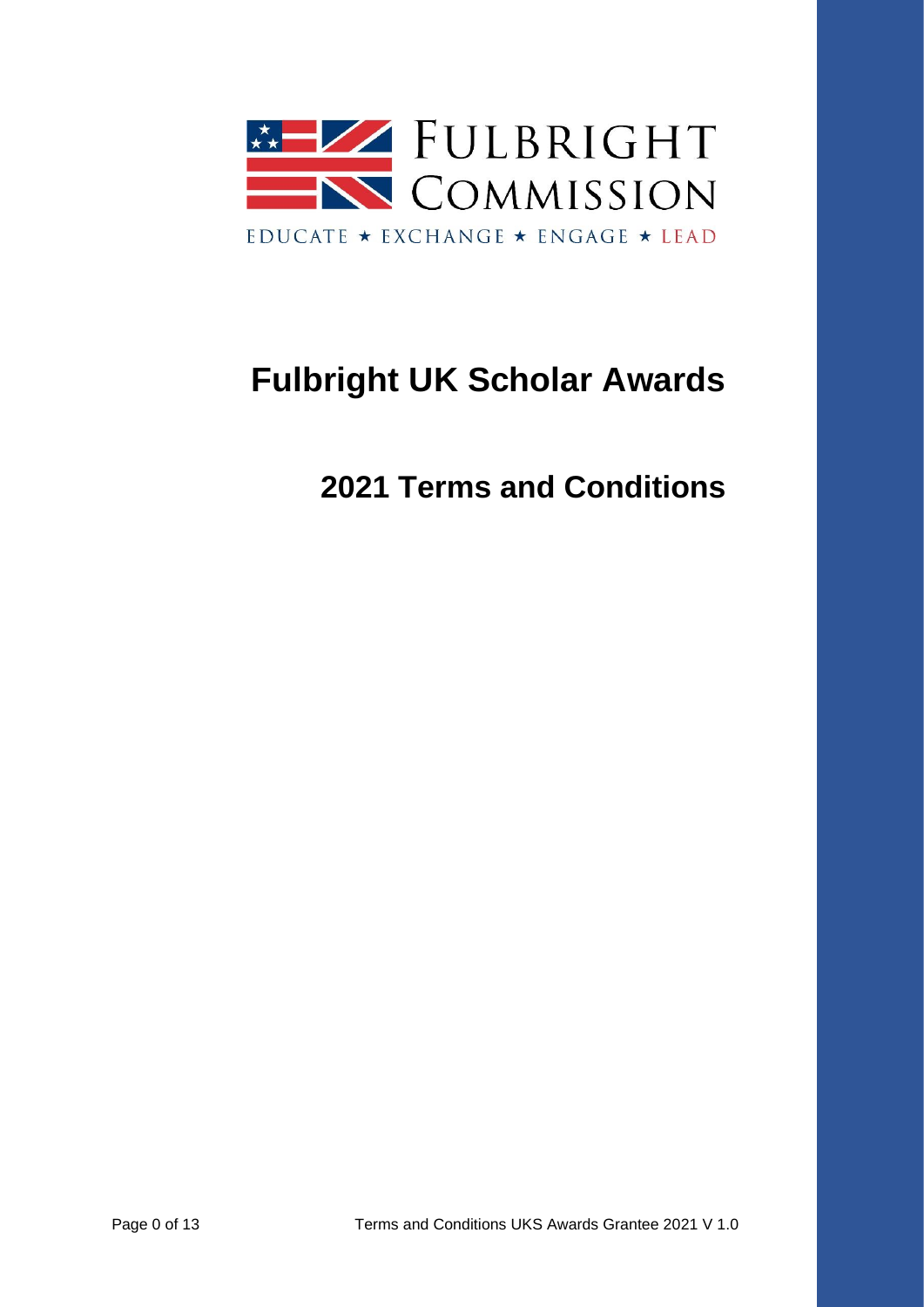### **OVERVIEW**

The Fulbright Commission promotes educational and cultural exchange between the United States and the United Kingdom in order to enhance mutual understanding and strengthen relations between the two countries.

Awards are offered by the UNITED STATES – UNITED KINGDOM EDUCATION COMMISSION also known as the 'Fulbright Commission'.

Please read carefully the following Terms and Conditions which, as a Fulbright grantee, will form an integral part of the Fulbright Grant Authorisation (US Public Law 87-256, the Fulbright Hays Act). If you (the 'grantee') wish to accept a Fulbright Award, you will be asked to sign and date all copies of a **Fulbright Grant Authorisation Form** and a final **Award Letter**, indicating your agreement to abide by these terms. You will also be required to sign an agreement to the **Terms of Appointment and Terms and Conditions documents issued by the Institute of International Education ('IIE')**.

[The Institute for International Education](https://www.iie.org/en/Programs/Fulbright-Visiting-Scholar-Program) ('IIE') is the cooperating agency designated by the J [William Fulbright Foreign Scholarship Board](https://eca.state.gov/fulbright/about-fulbright/j-william-fulbright-foreign-scholarship-board-ffsb/ffsb-policies) ('FFSB'), the US Department of State and the Fulbright Commission to arrange, verify and supervise the programme of Fulbright Scholars and Professionals while visiting the United States to lecture or conduct research under the terms of the Fulbright-Hays Act.

Additional terms, conditions and policies apply to Fulbright Scholar Award holders. These may be found online at:

- [https://eca.state.gov/fulbright/about-fulbright/j-william-fulbright-foreign-scholarship-board](https://eca.state.gov/fulbright/about-fulbright/j-william-fulbright-foreign-scholarship-board-ffsb/ffsb-policies)[ffsb/ffsb-policies](https://eca.state.gov/fulbright/about-fulbright/j-william-fulbright-foreign-scholarship-board-ffsb/ffsb-policies) and
- <https://www.cies.org/program/fulbright-visiting-scholar-program>

#### **1 THE APPLICATION PROCESS**

Application instructions and the closing date are available online via the US-UK Fulbright Commission website: [http://www.fulbright.org.uk/going-to-the-usa/academic-and](http://www.fulbright.org.uk/going-to-the-usa/academic-and-professional/fulbrightscholar-awards)[professional/fulbrightscholar-awards](http://www.fulbright.org.uk/going-to-the-usa/academic-and-professional/fulbrightscholar-awards) Prior to submitting an application, applicants should carefully review the

information that is available on the Fulbright Commission website, including **UK Country Specific Application Instructions.**

All applicants must follow the UK-specific application instructions, and it is the responsibility of the applicant to ensure they submit a complete application according to the application instructions. Incomplete or late applications will not be accepted. 

The Fulbright Commission is unable to confirm receipt of individual applications. The application platform will send an automatic confirmation to the applicant that an application has been submitted. 

Applicants who need guidance should contact the Fulbright Commission in the following ways:

- By email to [programmes@fulbright.org.uk](mailto:programmes@fulbright.org.uk)
- **•** By telephone on +44 (0) 20 7498 4010.

The Fulbright Commission is under no obligation to provide feedback on unsuccessful applications. Due to the high volume of applications and the competitiveness of the applicant pool, any feedback requests may not be fulfilled. If the Fulbright Commission can provide comment or feedback on an unsuccessful application, it may not occur until the application cycle is fully concluded in July.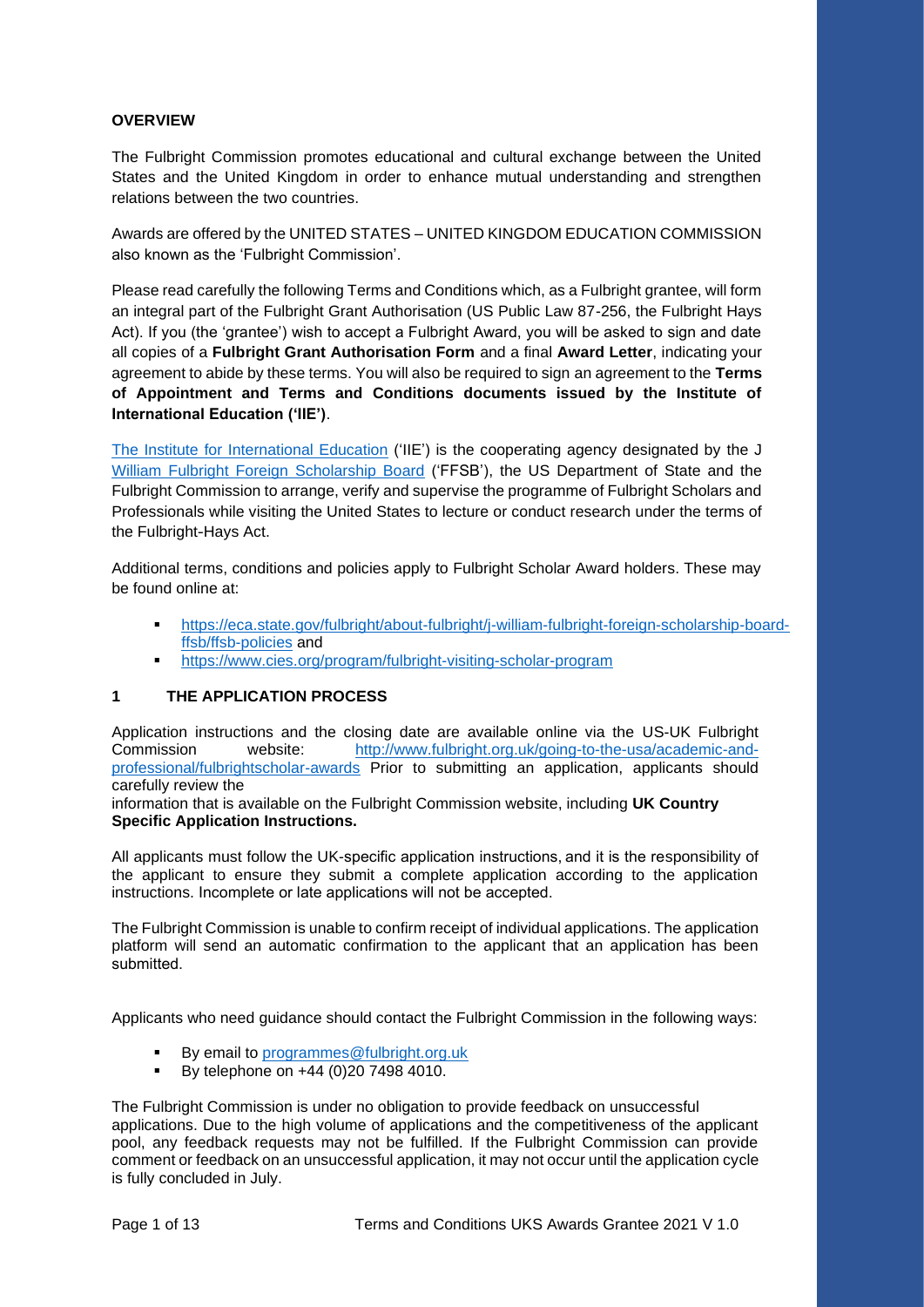Grantees will be required to provide one email address that they will use throughout the application and grant period. This address should be available during the entire Fulbright application process. All Fulbright application notifications will be sent to the single indicated email address only.

Some notifications or messages may be sent to you via the online application system at the email address you specify in your application. These messages may go directly to your spam folder. Please check your email and your spam folder frequently during the Fulbright application process to ensure you receive all messages.

During the application process, references written for general purposes and not specifically for a Fulbright Award or those written by family members or friends will not be accepted. Falsified references will invalidate the application.

**Disclosure of References:** The US-UK Fulbright Commission is a British entity and therefore must abide by the General Data Protection Regulations 2018. Under the UK law, the right to see educational records is not an absolute right. The Fulbright Commission must receive consent from the referee to disclose any references. Therefore, it is Fulbright Commission's policy that if an applicant wishes to receive the letters of reference submitted for their Fulbright application, is it the responsibility of the applicant to seek and obtain approval from their referees, and submit that approval to the Fulbright Commission, for the Fulbright Commission to share the reference. The Fulbright Commission will not share any reference without written approval from the referee.

#### **1.1 Eligibility**

Fulbright Awards made in this category are offered to UK citizens (regardless of where they currently reside) or Irish citizens (resident in Northern Ireland only).

UK 'dual citizens' should apply in the country in which they currently reside; if not resident in either country then applications should be made through the Commission in the country in which they have resided for the longest period of time.

Non-UK citizens are required to apply through the Commission/Post in their country of citizenship. Applications from non-UK citizens based in the UK and committed to a life and career in the UK may also be considered if the applicant is not able to apply for a Fulbright award through their country of citizenship. Applicants in this category should contact their country of citizenship Commission in the first instance. If they are ineligible to apply through that Commission, they should contact the US-UK Fulbright Commission [\(programmes@fulbright.org.uk\)](mailto:programmes@fulbright.org.uk) before making an application. 

US nationals, those with dual US-UK citizenship and people resident in the US may not apply to the US-UK Fulbright Commission in this award category.

Those who hold or are due to receive a residence permit ('green card') for the US may not apply.

Applications from non-UK citizens based in the UK and committed to a life and career in the UK may also be considered if the applicant is not able to apply for a Fulbright award through their country of citizenship. Applicants in this category should contact their country of citizenship Commission in the first instance. If they are ineligible to apply through that Commission they should contact the US-UK Fulbright Commission before making an application.

If you are currently in the US, plan to be in the US or have been in the US within 24 months prior to the start of your Fulbright project, or if you hold/will hold/have held a J-1 or J-2 visa, there may be additional restrictions which prohibit you from applying for a J-1 visa. Please review the US Department of State's guidance on J-1 and J-2 visas (http://j1visa.state.gov/programs/) for the most up to date information to determine if you are eligible for a Fulbright Award.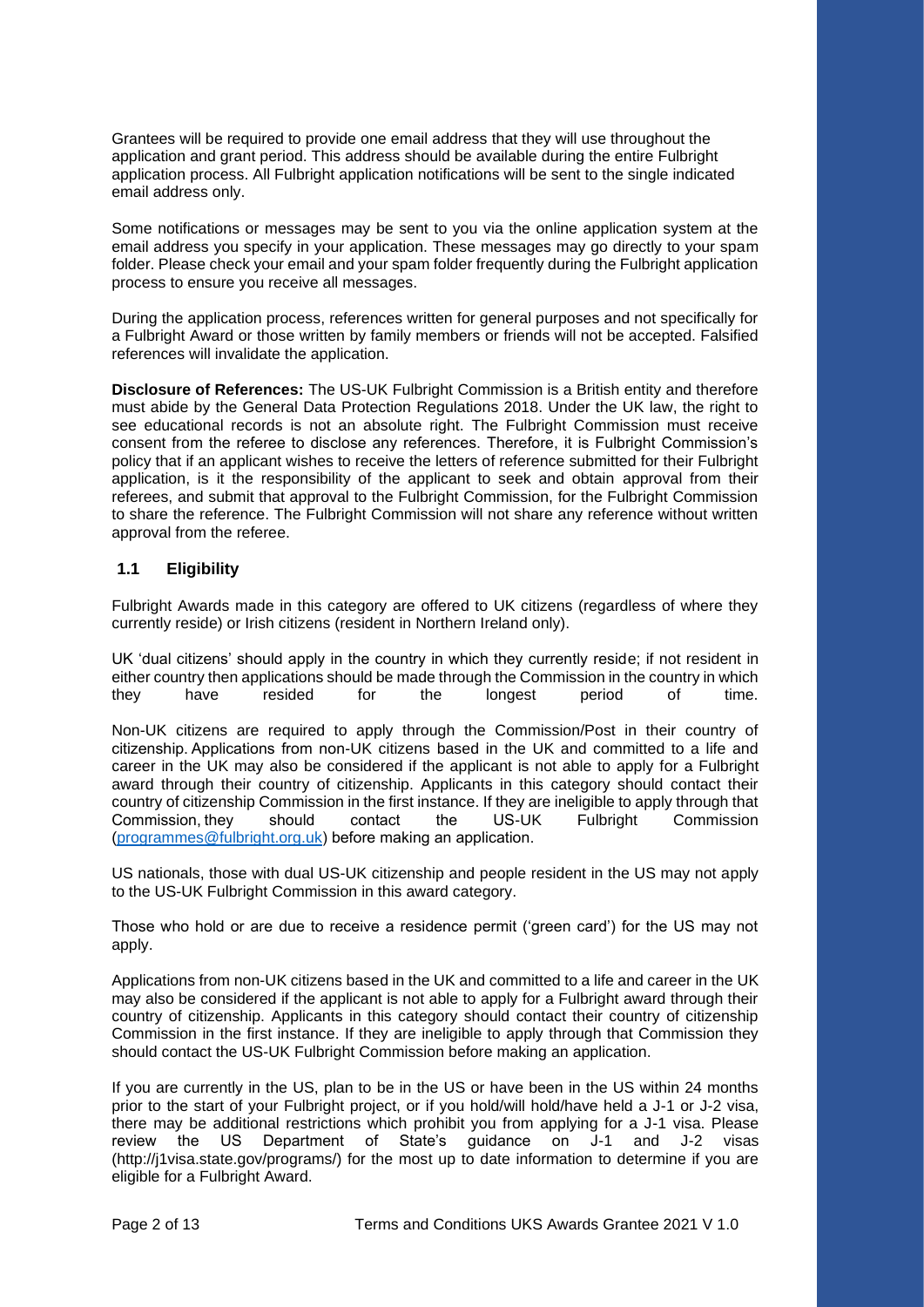During the selection process, preference will be given to those who do not have extensive (6 months), recent experience in the US. Preference will also be given to candidates who have not previously received Fulbright grants.

Projects which involve missionary work or direct clinical patient contact are not permitted. Projects which involve direct contact with living or dead animals, including lab animals, will be assessed on a case by case basis.

Awards are not available for peripatetic visits or attendance at conferences only.

## **1.2 The Selection Process**

The Fulbright Awards Programme is a cultural exchange programme and as such all participants must demonstrate a desire and ability to successfully undertake such an exchange. In making these awards the Fulbright Commission is looking not only for academic excellence but a focused application, a range of extracurricular and community activities, demonstrated ambassadorial skills, a desire to further the Fulbright Programme and a plan to share experiences of the US upon returning to the UK.

A Fulbright Award is offered conditional upon the final approval of the Fulbright Foreign Scholarship Board (FFSB) in the United States.

Short-listed applicants will be invited for interviews facilitated by the Fulbright Commission on the date(s) specified on its website: [www.fulbright.org.uk.](http://www.fulbright.org.uk/) Interviews will be held on the indicated date(s) only and may not be rescheduled. Applicants invited to interview will bear all costs related to travelling to/from the interview; the Fulbright Commission is unable to reimburse these costs.

The Fulbright Commission is committed to selecting a cohort which is diverse in terms of region, home institution, host institution, and discipline.

The Fulbright Commission is under no obligation to provide feedback on unsuccessful applications. Due to the high volume of applications and the competitiveness of the applicant pool, any feedback requests may not be fulfilled. If the Fulbright Commission is able to provide comment or feedback on an unsuccessful application, it may not occur until the application cycle is fully concluded in July

#### **2 FULBRIGHT GRANT**

A Fulbright grant is intended as a **contribution** towards any institutional fees, travel and living expenses (such as rent and food) for the duration indicated on the Grant Authorisation Form.

#### **Grants are offered on the condition that you will be able to fund any shortfall between the Fulbright grant and your costs yourself.**

Grants are typically paid in instalments throughout the grant period, not in a single lump sum up front. For many grantees, this means that careful, advance financial planning is required. The first remittance advice will give the dates of the entire payment schedule and the first instalment can be paid 2 weeks prior to the grant start date if US bank details have been provided.

If for any reason the grantee, during the term of their grant, ceases to carry out the approved Fulbright project or activity, the Commission may suspend the grant and any other benefits provided by the award until the grantee resumes the project or activity, and no claim for such allowance or other benefit for such period of suspension shall be honoured.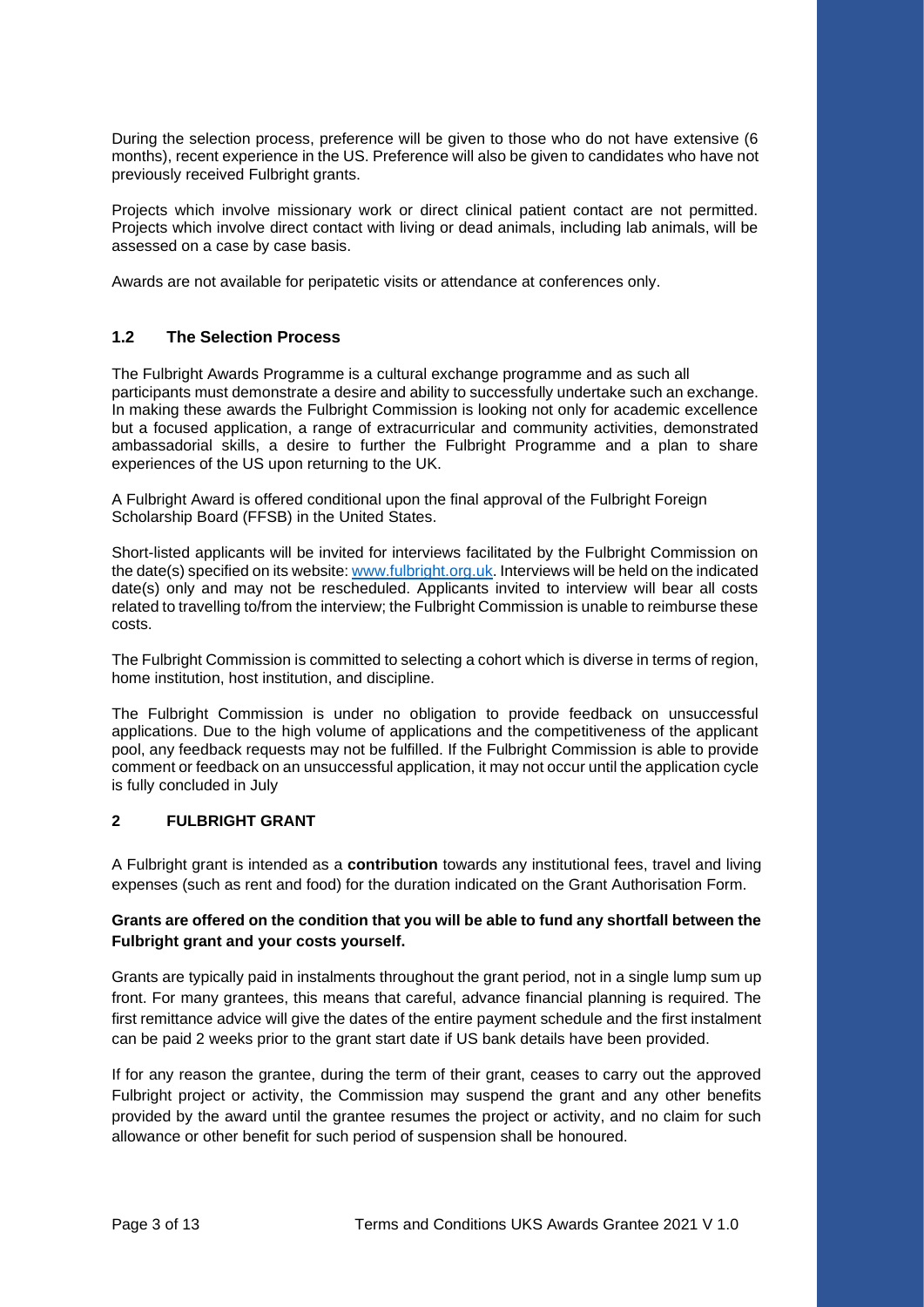Sponsored/partnership awards imply no obligation on the part of either the sponsor or the successful candidate to work for the sponsor.

### **Timing and Duration of Grant**

A Fulbright Award is offered under an approved annual programme and **cannot** be postponed to a subsequent academic year. In certain cases, grantees may be permitted to postpone their grant start date so long as this takes place before the end of April of that academic year, upon approval by the US-UK Fulbright Commission, IIE and the institution of affiliation.

Grantees are expected to depart for the US just prior to the start of their academic programme, the dates of which are confirmed on the Grant Authorisation Form. Early or late departures from the UK will require the US-UK Fulbright Commission's approval.

Continued payment of the grant is subject to the US-UK Fulbright Commission and IIE receiving satisfactory progress reports from the grantee.

Grantees are expected to return to the United Kingdom at the end of the grant period, in accordance with Fulbright principles and the J-1 visa 2-year Home Residency rule.

If the grantee remains in the United States beyond the expiry of the grant, it will be at the grantee's own expense and on the condition that the grantee complies with the US Government visa and work regulations, and FFSB and IIE policies.

## **2.2 Category of Grant**

No change in the category of grant can be made during the period of the grant without prior approval from the US-UK Fulbright Commission, IIE and FFSB.

# **2. INSTITUTION OF AFFILIATION IN THE US**

An award is made conditional on the grantee securing a US-based host institution affiliation. Fulbright grantees are to do this on their own behalf.

No change of affiliation or project purpose specified on the Grant Authorisation Form may be made without prior approval from IIE, the US-UK Fulbright Commission, FFSB and the US Department of State (the latter two of which will be sought on behalf of the grantee by the Fulbright Commission, if approved).

Any change in proposed affiliation must be approved by the US-UK Fulbright Commission by the end of the US-UK Fulbright Commission's financial year, 30 September, or at least 3 months prior to the anticipated departure date, whichever comes first.

# **3. TRANSPORTATION**

Grantees are responsible for arranging and paying for their own transatlantic travel (unless otherwise instructed). Any information on travel provided by the US-UK Fulbright Commission is intended as a guide only; the US-UK Fulbright Commission does not accept responsibility for the accuracy of such information. The grantee must inform the US-UK Fulbright Commission of their travel arrangements, once confirmed, in advance of their departure from the UK.

Domestic (UK) travel expenses (standard or economy class) will normally be reimbursed up to a specified amount by the US-UK Fulbright Commission for all mandatory Fulbright events such as the Finalists' Workshop and Orientation programme. Due to the ongoing Covid-19 crisis, the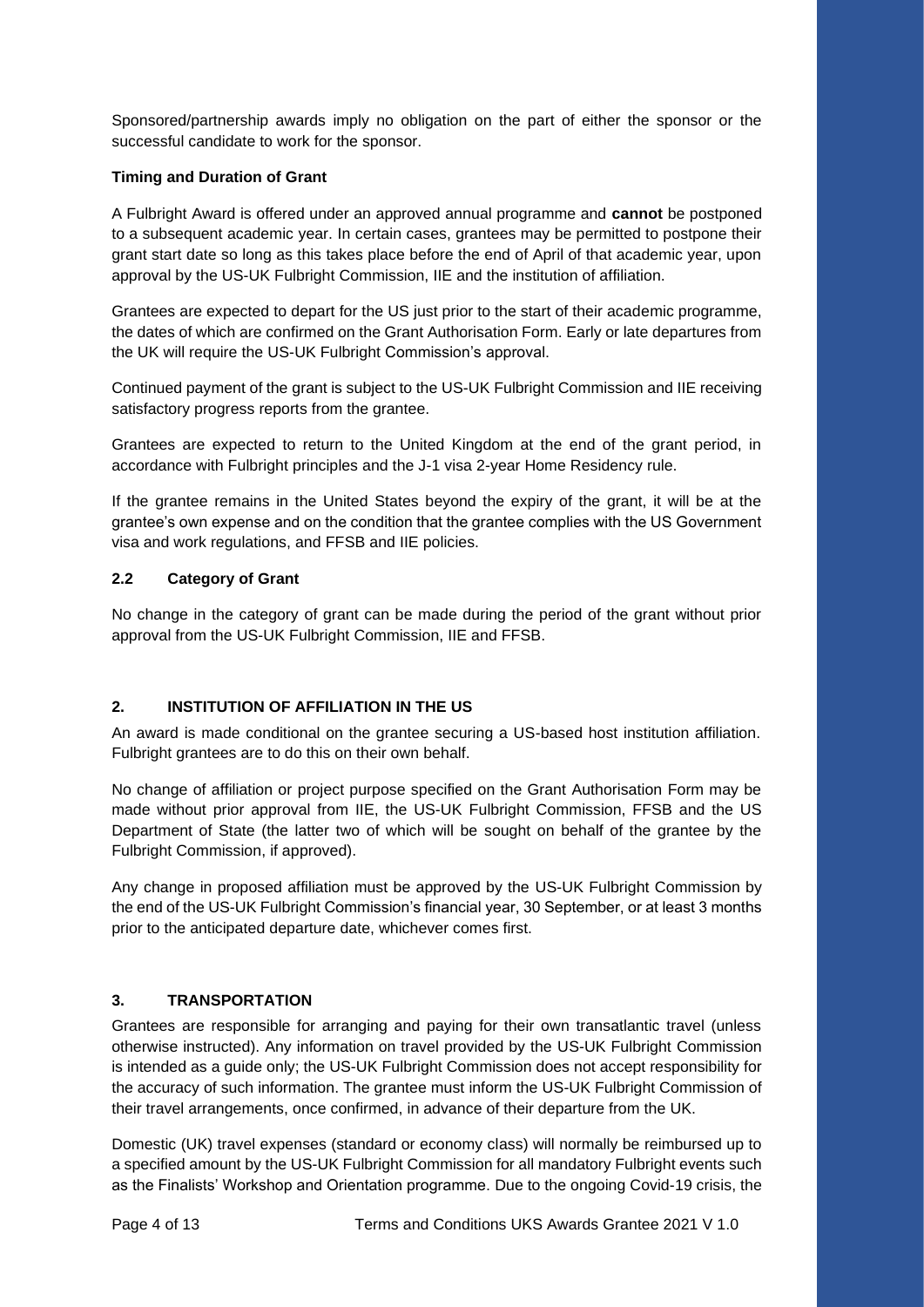nature of these events has changed, and this year they will be taking place virtually until further notice.

## **4. METHOD OF GRANT PAYMENT**

Grants are paid in the currency stated on your Grant Authorisation Form, which is normally the host currency (U.S. dollars). Any currency conversions are made at the rate prevailing on the day of processing. No adjustments will be made because of any changes in the rate of exchange between the pound sterling and US dollar.

Grants of £5,000 or less may be made in a single payment. Grants over £5,000 are paid in instalments and grantees will be notified of the dates of these instalments and the amounts to be disbursed when they receive the first grant payment.

A grant payment voucher will be shared with the grantee whenever a grant instalment is paid, and these should be kept safely as they may be needed to complete a tax return.

Grant instalments are paid via international transfer and therefore the US-UK Fulbright Commission requires that bank accounts opened in the USA are with banks that routinely accept international transfers rather than those that must route through an intermediary. The Commission can also make payments to International accounts that accept money in dollars. Any bank fees associated with accessing grant money are the responsibility of the grantee.

In any case of overpayment, the grantee must notify the Commission immediately to ensure an appropriate adjustment is made.

Grants are paid directly to the grantee only. The Commission will not make any payments to any other entity on the grantee's behalf. The grantee is fully responsible for ensuring adequate monetary resources to meet his/her expenses in the U.S. during the period of the grant.

No extensions, renewals or additions to a grant are available.

Grantees are strongly advised to contact their host university's billing office as soon as possible to find out what procedures must be followed, and when and how to pay any necessary bills.

In any case of overpayment, the grantee must notify the Commission immediately to ensure an appropriate adjustment is made.

### **5. ITEMS NOT INCLUDED**

The value of your grant is stated on your Grant Authorisation Form; no further funding will be available.

Any accompanying dependants are entirely the grantee's responsibility, including provision of required U.S. visa(s) and insurance (please also see section 6 – Financial Maintenance of Dependants.)

Grantees are responsible for arranging their own renewal visas, for example where a research programme spans multiple years or where the grantee changes their visa sponsorship from Fulbright to a host institution. The Fulbright Commission cannot assist grantees in arranging visa interviews in second, third or future years of stay in the United States. All arrangements beyond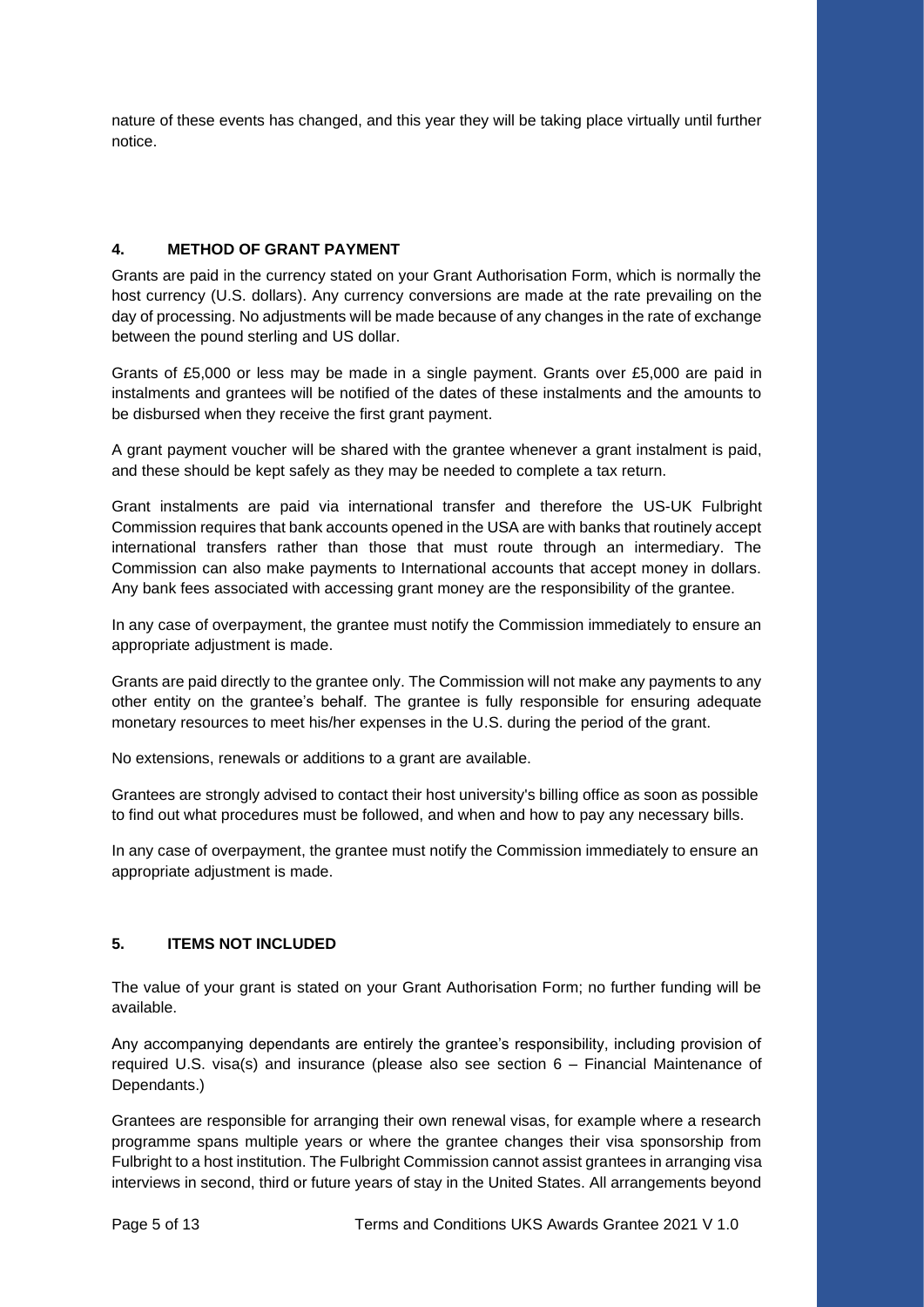that of the first year are the grantee's responsibility entirely, and they must liaise directly with IIE and the U.S. Embassy in London or a relevant U.S. Embassy or Consulate for visa renewal guidance and all arrangements.

# **6. FINANCIAL MAINTENANCE OF DEPENDANTS**

The Commission does not offer a maintenance allowance for dependants. Grantees with dependants must ensure that they have sufficient funds to cover all their expenses, including those related to obtaining visas and insurance. All grants are contingent upon the grantees' ability to pay for travel and maintenance of any accompanying dependants and grantees must certify to the availability of such funds. The fact that an applicant would be bringing dependants to the U.S. is not a factor in the selection process for a Fulbright grant.

# **7. FULL TIME NATURE OF AWARDS**

It is important that all grantees understand that the Fulbright Programme is an academic exchange programme and that, according to the rules and regulations governing the J-1 visa category, their academic programme must be their primary activity and focus from the time of their arrival in the US. No grantee should arrive in the U.S. with any expectation that they will be able to undertake paid employment.

A Fulbright grant is made for the purpose of full-time lecturing or research project in the U.S. Acceptance of remunerative employment in the US, unless approved by IIE, the Fulbright Commission, and the U.S. Department of State, violates the conditions of the grant. This includes part-time or occasional work.

Please notify IIE and the Commission if you are considering any form of employment in the U.S. If approved, any such activities must also fall within the legal parameters and visa requirements of the U.S., and global Fulbright policies, for which the grantee bears responsibility for ensuring.

# **8. FINANCIAL ASSISTANCE FROM OTHER SOURCES**

All scholarships, fellowships or grants from other sources received concurrently with a Fulbright grant must be reported to the Commission. Scholarships, fellowships or grants from other sources received concurrently may be deducted from the amount specified in the Grant Authorisation Form if such awards are given for the same purpose or if they duplicate the benefits under the Fulbright Award. Salaries or other forms of pay to be received concurrently with this grant must be reported to the Commission. Duplicated funding which is being paid **for the same grant activities** will be recalled by the Fulbright Commission.

Grantees may not hold a scholarship, fellowship, or grant which fully covers the costs of their stay in the U.S. concurrently with a Fulbright Award.

# **9. ORIENTATION IN THE UNITED KINGDOM**

Finalists for Fulbright Awards are required to attend a mandatory, one-day Finalists' workshop in April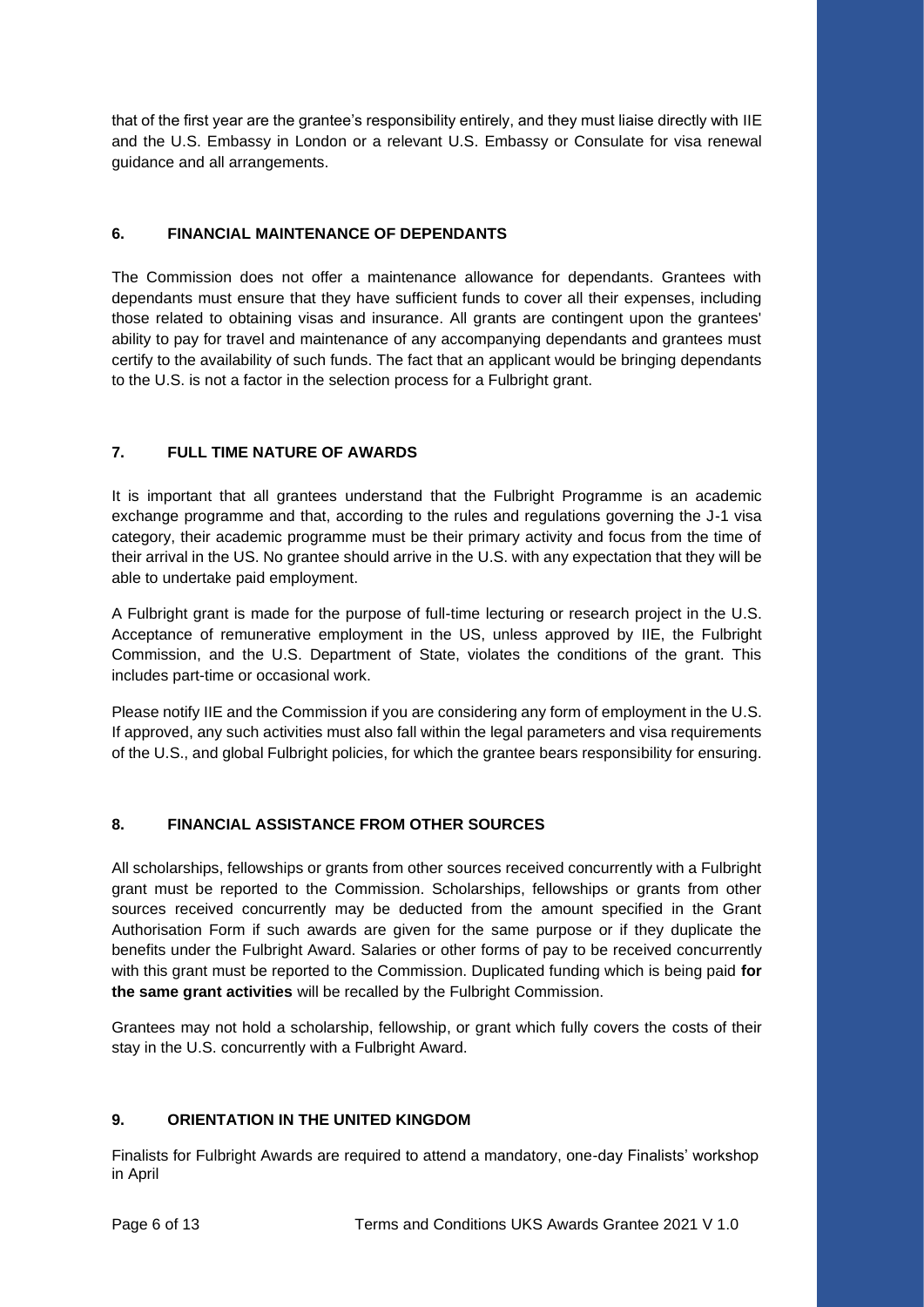Additionally, all grantees are required to attend in full a mandatory three-day pre-departure orientation programme, normally held in June or July. If the grantee is unable to attend this mandatory event, they must request permission from the Commission to be absent explaining the reasons for not attending. The Commission grants such permission only in exceptional cases. Accommodation will be provided to all of those in need of it during the orientation.

Grantees must seek to reschedule external conflicts before contacting the Commission to enquire about missing these mandatory events.

#### **10. U.S. ACCOMMODATION**

The Commission does not secure US accommodation for grantees but can offer some limited advice in the matter. Grantees are encouraged to investigate accommodation directly with their host institution as far in advance as possible.

# **11. ACCIDENT AND SICKNESS COVERAGE**

As an Exchange Participant, you receive a limited health care benefit plan ("ASPE") designed by U.S. Department of State and administered by Seven Corners, Inc. This plan is not an insurance policy.

More information on Seven Corners and the health care benefit plan can be found at the links provided:

Website: [www.usdos.sevencorners.com](http://www.usdos.sevencorners.com/)

Grantees will be given online access to ASPE insurance coverage package by IIE-CIES at the start of their grant period. The amount and extent of the insurance coverage is available from the provider.

As an approved grantee, you are automatically enrolled in the ASPE health care benefit plan. Similar coverage for any accompanying dependants can be purchased by the grantee from Seven Corners.

All questions regarding insurance coverage should be directed to Seven Corners and not the **Commission** 

**It is the grantee's responsibility to ensure that ASPE provides adequate insurance for their individual needs, and to arrange additional insurance (at their own expense) if necessary.** The Fulbright Commission is not liable for any loss, damage or injury which a grantee may suffer during their time as a Fulbright Scholar and when accepting a grant, the grantee agrees to waive any right they may have to take action against the Fulbright Commission to recover any loss or make any claim for damages.

An emergency medical expenses benefit is provided for the grantee only. Should the need for this provision arise, the grantee should inform the US-UK Fulbright Commission, which in turn will provide details of the case to the U.S. Department of State. The State Department will act on the merits of each individual request. Requests for this benefit are not guaranteed.

#### **12. CONTINGENCIES**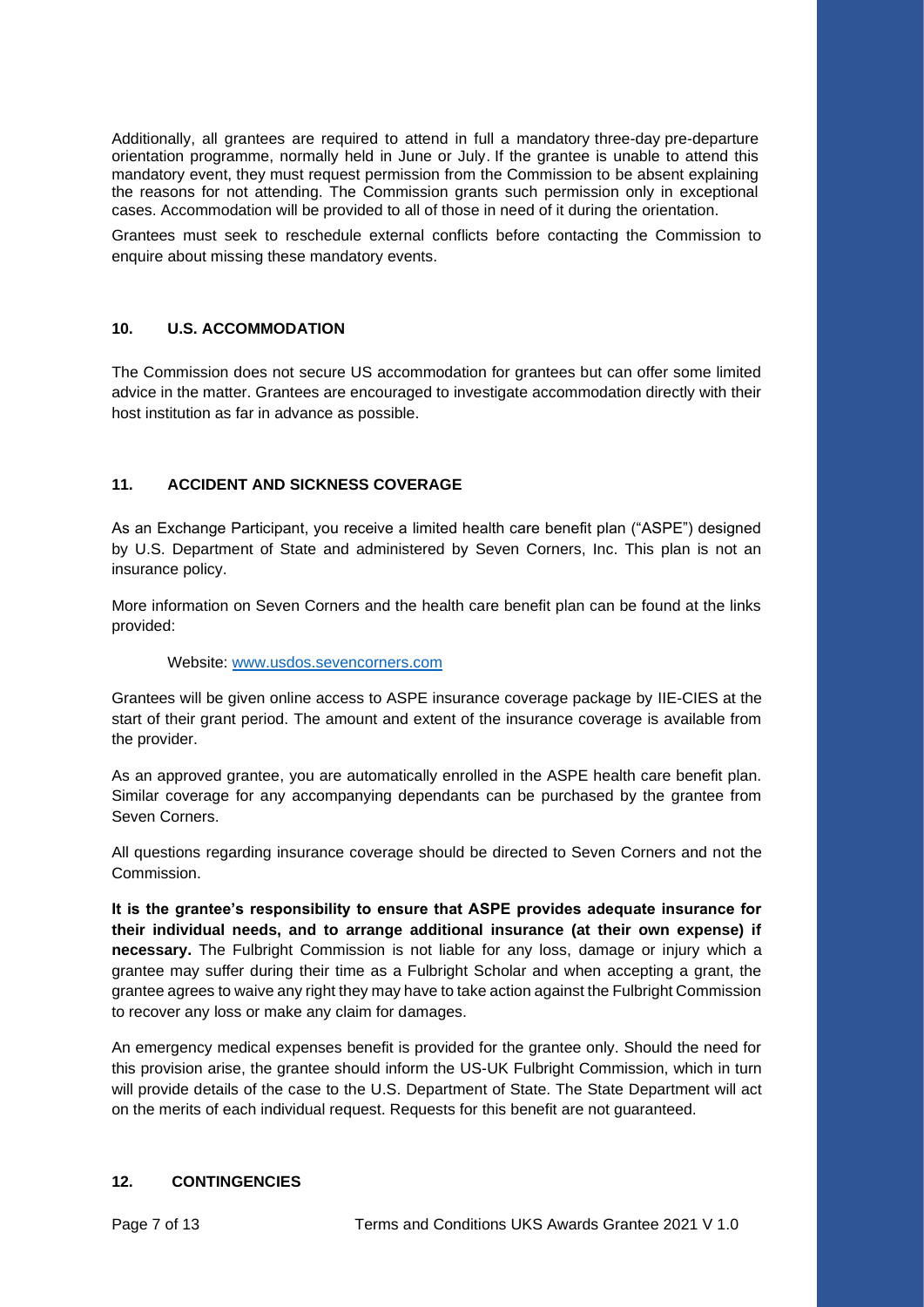The US-UK Fulbright Commission, the U.S. Department of State, the FFSB, and IIE do not assume responsibility for any injury, accident, illness, loss of personal property or other contingencies which may befall the grantee or any dependant during or in connection with their stay abroad under this grant.

It is recommended that the grantee personally obtain adequate personal and property insurance for them and their accompanying dependants. The US-UK Fulbright Commission, the U.S. Department of State, the FFSB and IIE shall not be liable for any claim or claims which may arise from the grantee's failure to enter upon or to complete a project as detailed in this grant, even where such failure is due to circumstances beyond the grantee's control.

## **13. CHANGES IN FULBRIGHT PROJECT**

The grantee cannot make substantial changes to their study project as stated in the original application without express written permission from the US-UK Fulbright Commission who will consult with the US Department of State and IIE in deciding to permit or deny such changes. Any changes must also be approved by the grantee's host institution(s).

**No grant may be postponed until a subsequent academic year.** Grantees may be permitted to change their grant start date so long as the start date takes place before the end of April 2023, upon approval by the US-UK Fulbright Commission, IIE and the institution of affiliation.

Plans for early departure from the U.S. before the end of the grant period stated on the Grant Authorisation Form must be approved by the Commission.

#### **14. EFFECTUATION OF GRANTS**

The effectuation of grants is in every instance contingent upon the availability of transportation and sufficient funds, stable conditions in the US and the grantee's ability to: procure a passport and relevant U.S. entry clearance (exchange-visitor 'J-1' visa), receive medical clearance, and receive FFSB approval.

All Fulbright scholars are required to undergo a comprehensive medical examination before departure. The costs incurred are payable by the scholar – the US-UK Fulbright Commission is unable to reimburse for these costs. An award offer is made conditional on the grantee obtaining medical clearance from the IIE prior to departure.

#### **J-1 Visa**

All Fulbright grantees are required to obtain a J-1 visa through the Fulbright Programme and must enter the United States on that J-1 visa.

The US-UK Fulbright Commission assists successful candidates with processing all visa paperwork and the fee is typically waived for grantees in the UK.

Grantees are required to remain on the J-1 visa for the duration of the grant period. Grantees must hold a valid J-1 visa to be eligible for Fulbright programme benefits. If a grantee ends or invalidates their J-1 visa sponsorship, their Fulbright Program participation would end and they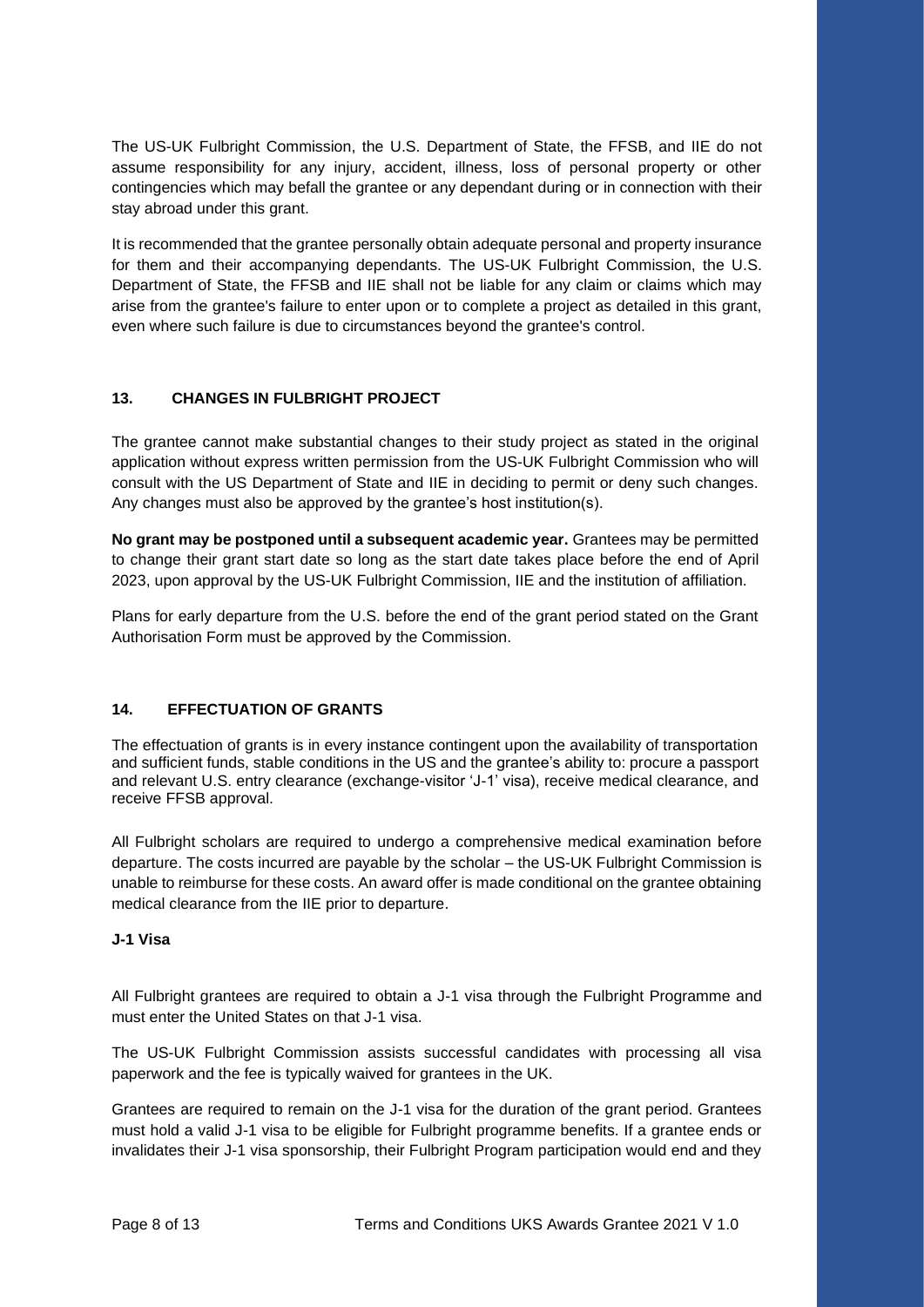would no longer be eligible for Fulbright grant benefits, including funding and ASPE health coverage.

### **J-1 Visa Status: Two-Year Home Residency Requirement**

J-1 visa holders are required, on completion of their programme to return to their home country for a cumulative total of two years before the become eligible for a temporary worker's visa or for permanent residence in the United States. The two-year residency requirement (or 212(e), as it is reference in the U.S. immigration regulations) means that those who go to the U.S. in a J-1 status cannot become permanent residents in the U.S. or get work or family visa status as H, L or K until the return to their 'home country' for at least two years cumulatively. Tourist travel during this time is not affected. 'Home country' is defined as the country of citizenship or the country of permanent residence at the time of J-1 visa application as stated on the DS-2019 document.

## **15. REDUCTION, REVOCATION, OR TERMINATION OF GRANTS**

The US-UK Fulbright Commission reserves the right to reduce, revoke or terminate a Fulbright grant, subject to the approval of the U.S. Department of State and the FFSB, and to withhold payment of allowances that have not been paid on the date of termination should non-compliance with the provisions of the grant warrant such action.

Grounds upon which the Commission may revoke or terminate a grant include, but are not limited to, the following:

- Violation of the laws of the U.S. or UK, including currency exchange regulations,
- Violation of U.S. visa and immigration regulations,
- Misconduct,
- **Engaging in any unlawful activity or that which may bring the Fulbright Programme into** disrepute,
- **Engaging in unauthorised income-producing activities,**
- Abusive or disrespectful behaviour toward Commission staff,
- Failure to submit the reports required by the Commission,
- Failure to complete the grant,
- Premature departure from the grantee's destination in the U.S.,

If the grant is revoked or terminated on any of the above-mentioned grounds, the grantee agrees to repay to the US-UK Fulbright Commission all allowances and benefits received under the grant, including the cost of any transportation furnished to them by the US-UK Fulbright Commission.

The FFSB also has authority to revoke or terminate a grant on either of the following grounds: that the grantee has exhausted all benefits of health and accident insurance provided to the grantee by the U.S. Department of State in connection with the grant, and continued medical treatment would lead to the grantee's becoming a public charge, or that the grantee requires such protracted medical treatment that successful completion of the objectives of the grant is jeopardised.

The procedure for any such termination shall be the same as that provided for the termination of grants generally, except that the recommendation for such termination, supported by the corresponding factual information, shall be made by the U.S. Department of State and not the host institution, Commission or co-operating agency (IIE).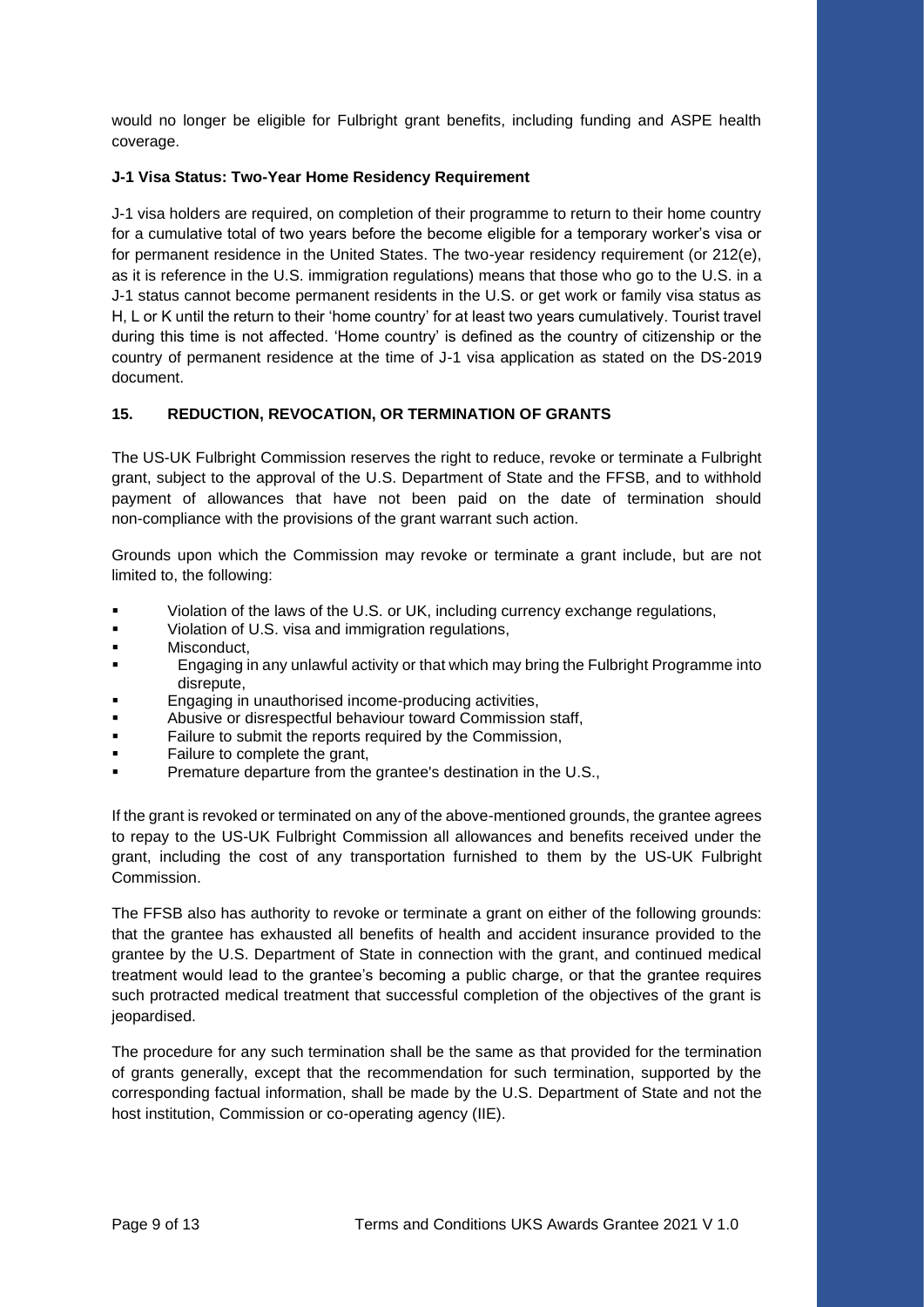A grantee's absence from the host institution during term time will result in a grant deduction unless the Commission, after consultation with the institution concerned, decides otherwise, for professional or compassionate reasons.

# **16. GENERAL RESPONSIBILITIES**

Persons accepting a grant from the US-UK Fulbright Commission under the Fulbright Programme are not by virtue thereof officials or employees of the US-UK Fulbright Commission, of the U.S. Department of State, or of any other agency of the Government of the U.S. or UK. Grantees should avoid giving the impression that they are the official spokespeople of the Fulbright Programme, the U.S. Government, the UK Government or of the US-UK Commission.

Nevertheless, grantees should remember that their home institution, the Fulbright Programme, their award sponsor (where applicable), and their country may be judged by their actions and utterances, whether made in public or private and should conduct themselves accordingly.

#### **17. REPORTS**

The Institute of International Education (IIE) is the grantees' visa sponsor, and during the period of their stay in the U.S. grantees will be under the supervision of the IIE Grantees will be assigned an IIE representative at the time of issuance of their visa paperwork, and this representative will be a grantee's main contact in the U.S.

The IIE's contact information is below:

Institute of International Education (IIE) 809 United Nations Plaza New York NY 10017-3580 United States of America <https://www.iie.org/>

The grantee is required to submit reports as specified by the IIE. The grantee must send in the final report when the grant ends and before returning to the UK making sure that they meet the deadline set by the IIE. Upon returning to the UK, Grantees will be expected to fill out the returners survey sent to them by our Alumni Department and to attend one debrief event in London. The US-UK Fulbright Commission or a sponsor may also request a final report on the grantee's progress. Failure to submit reports terminates the grant, and the grantee may be required to repay the US-UK Fulbright Commission up to the full amount of the grant.

Grantees may also be required to deliver a formal presentation of their findings to the US-UK Fulbright Commission, the award sponsor (where applicable) and /or relevant public body in the host and home countries.

### **18. TRAVEL OUTSIDE OF THE UNITED STATES**

Grants are awarded for projects in the U.S. and grantees should spend most of their Fulbright Award period carrying out grant-related activities at their U.S. host institution. The US-UK Fulbright Commission allows travel of up to a maximum total of 30 days outside the US per academic year (pro-rated for shorter grant periods) without any deduction being made from the grant. Travel outside the US which is directly related to the project carried out under the Fulbright grant does not count but these visits should be short and kept to a minimum.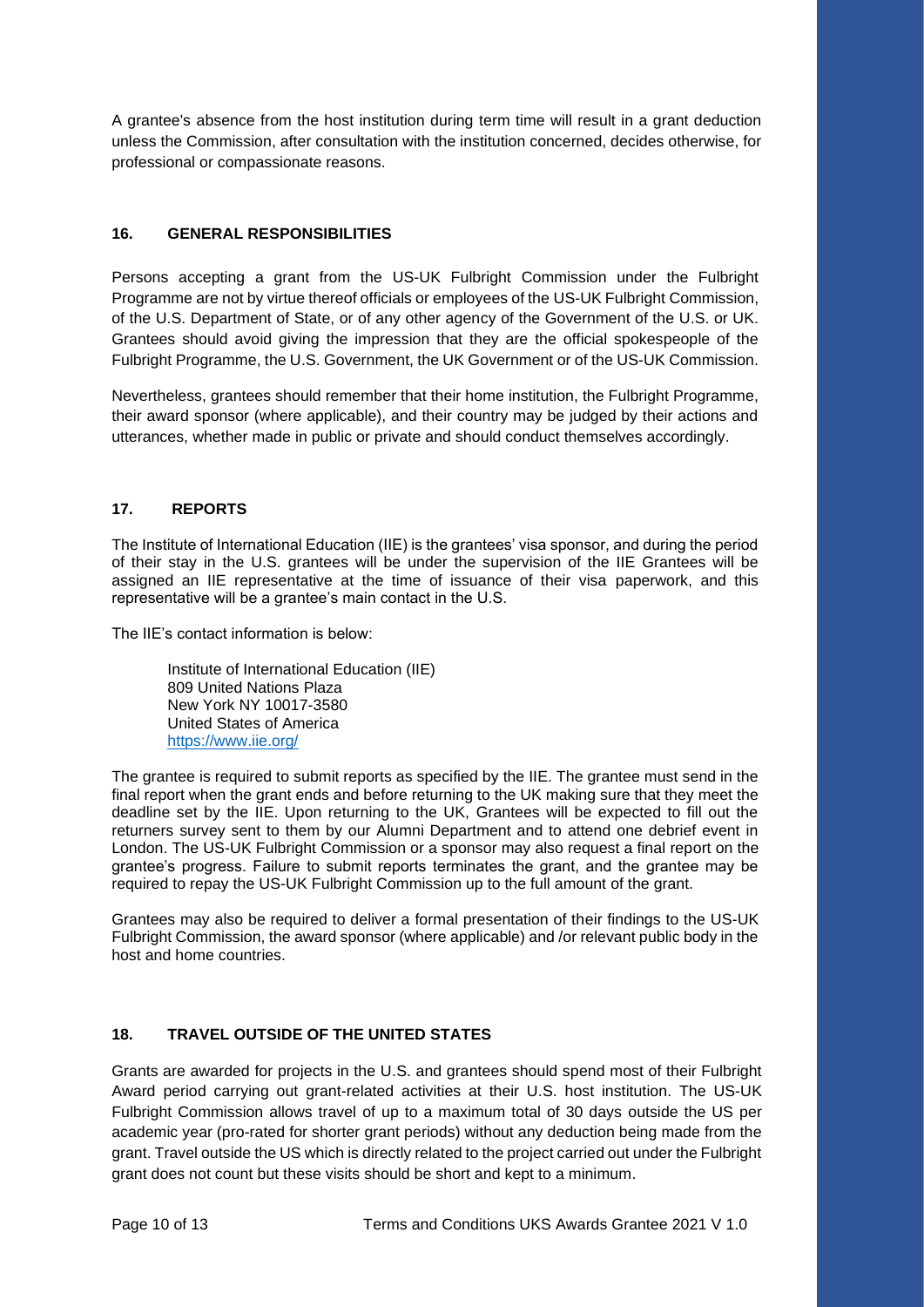Grantees are expected to remain in the U.S. until the date of termination of the grant.

All plans for travel outside the U.S. should be communicated to IIE and to the US-UK Fulbright Commission.

Abuse of the travel entitlement may result in grant revocation.

#### **19. PUBLICATIONS**

Grantees must acknowledge the US-UK Fulbright Commission, sponsor (where applicable) and/or their Fulbright Award category in any publication and/or broadcast resulting from their visit to the United States under Fulbright auspices.

Grantees who share their Fulbright experiences publicly via web-based media are responsible to acknowledge that theirs is not an official U.S. Department of State website or blog, and that the views and information presented are their own and do not represent the Fulbright Programme or the U.S. Department of State. Any grantee who posts inappropriate or offensive material on the internet in relation to the Fulbright Programme may be subject to revocation or termination of their grant.

#### **20. RESEARCH DISSEMINATION**

Grantees are expected to disseminate their Fulbright funded research as widely as possible upon returning to the UK. This may be in the form of public lectures, presentations to faculty, conference papers or artistic performances and written publications. Grantees must inform the Commission of their concrete plans for dissemination once they return to the UK via their final report.

This is a mandatory element of the Fulbright exchange programme, and one that seeks to widen the impact of the programme beyond the individual grantees and their host institutions.

#### **21 EVALUATION AND COMPLAINTS POLICY**

The US-UK Fulbright Commission welcomes feedback on all its awards, special programmes, services and events.

In addition to evaluation forms and interim and final reports (where applicable), the US-UK Fulbright Commission welcomes written feedback from its scholars and programme participants, advisees and event attendees. All feedback is taken seriously.

Written reports shall be stored electronically on the scholar/participant's file.

Initial feedback may be submitted in any written form within 30 days of the grant period end date, programme conclusion, advising session or event and followed up accordingly. If the feedback is in effect a complaint that requires redress, then the following procedure should be followed:

#### **21.1 Complaints Procedure**

The US-UK Fulbright Commission's complaints procedure will be conducted in writing.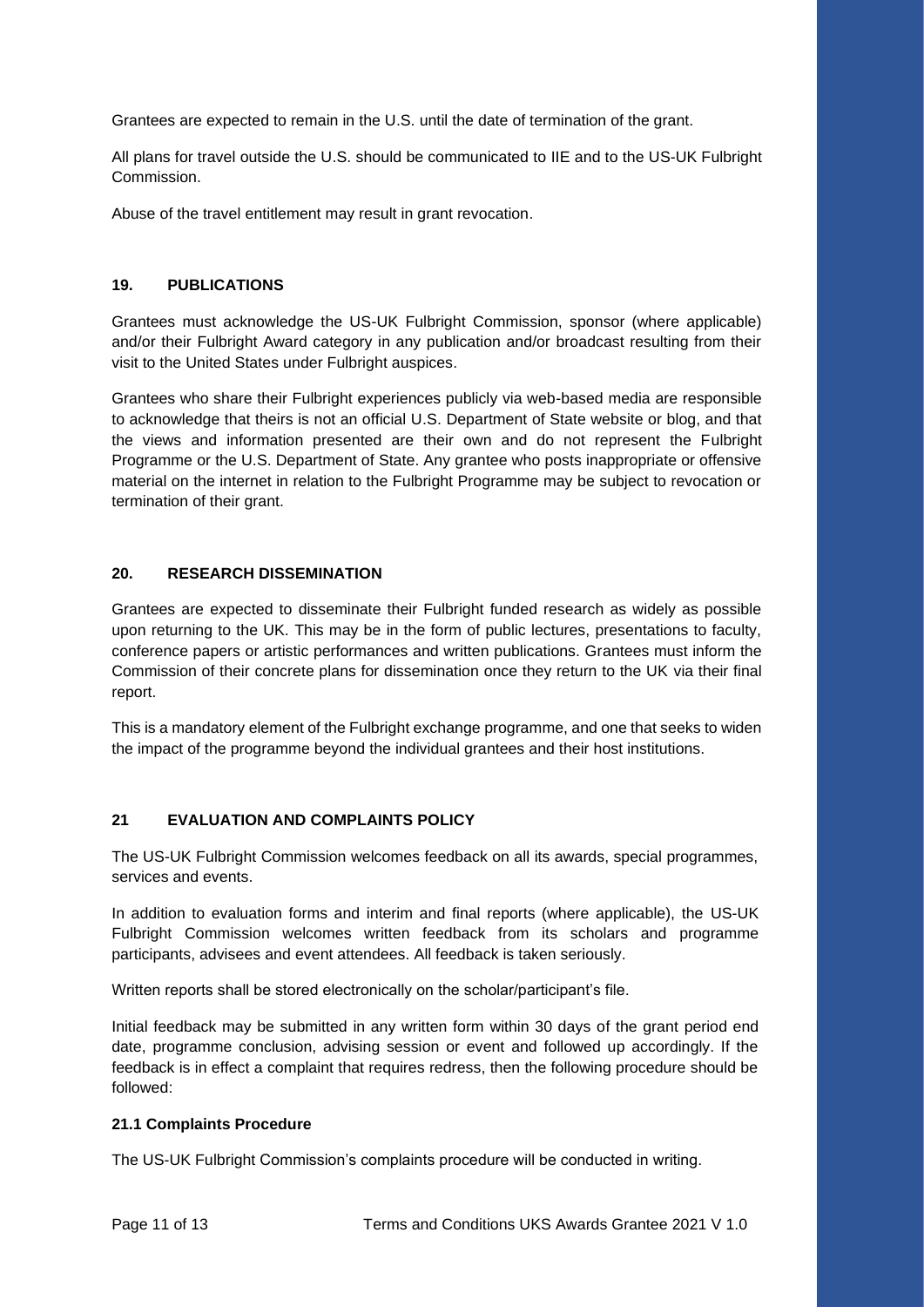The purpose of the complaints' procedure is to enable complaints to be dealt with as quickly as possible. This procedure applies to all Scholars, programme participants, advisees or event attendees.

Complaints concerning participation in a programme or the arrangements of an award must be set out in writing and sent to the Director of the Fulbright Awards Programme. The Director will investigate as necessary and will respond in writing within 14 days.

Complaints concerning advising or an event must be set out in writing and sent to the Director of Advising. The appropriate member of staff will investigate as necessary and respond within 14 days.

Following this investigation, if the person(s) bringing forth the complaint feel it has not been adequately dealt with, a summary of events up to that point and a copy of the original complaint should be raised in writing and sent to the Executive Director. The Executive Director will investigate as necessary and respond within 14 days.

If the complaint relates to the staff listed above, the complaint should be raised in writing to the Executive Director in the first instance.

Following investigation by the Executive Director, if the person(s) bringing forth the complaint feel it has not been adequately dealt with, the person may request the issue be tabled at the following Commissioners Board meeting. This request should be made to the Chairman who will bring it before the Board.

The Board of Commissioners will review all written correspondence related to the complaint and come to a conclusion. Their decision will be final.

#### **22. PASSPORTS AND VISAS**

Grantees passports' must be valid for the entirety of the period stated on their Grant Authorisation Form. The grantee is personally responsible for obtaining a passport and should allow a minimum of six weeks for its preparation and issuance. The grant does not provide for expenses in connection with passports or photographs; therefore, such expense must be borne by the grantee, without recourse to claim for reimbursement.

Questions concerning the issuance of passports should be addressed directly to the Identity and Passport Service of the Home Office: [https://www.gov.uk/government/organisations/hm](https://www.gov.uk/government/organisations/hm-passport-office)[passport-office.](https://www.gov.uk/government/organisations/hm-passport-office)

Do not send communications on passport matters to the US-UK Fulbright Commission or the cooperating agency IIE.

All UK Scholar grantees are required to obtain a US J-1 Exchange Visitor visa to participate in the Fulbright programme in the US and must stay on a Fulbright sponsored J-1 visa for the duration of the grant period.

All UK immigration regulations are set by the U.S. Dept of State and are subject to change. The US-UK Fulbright Commission has no control over these regulations or the visa application process.

Grantees are required to abide by all U.S. immigration regulations throughout their stay in the United States whether under the auspices of the Fulbright Programme or otherwise.